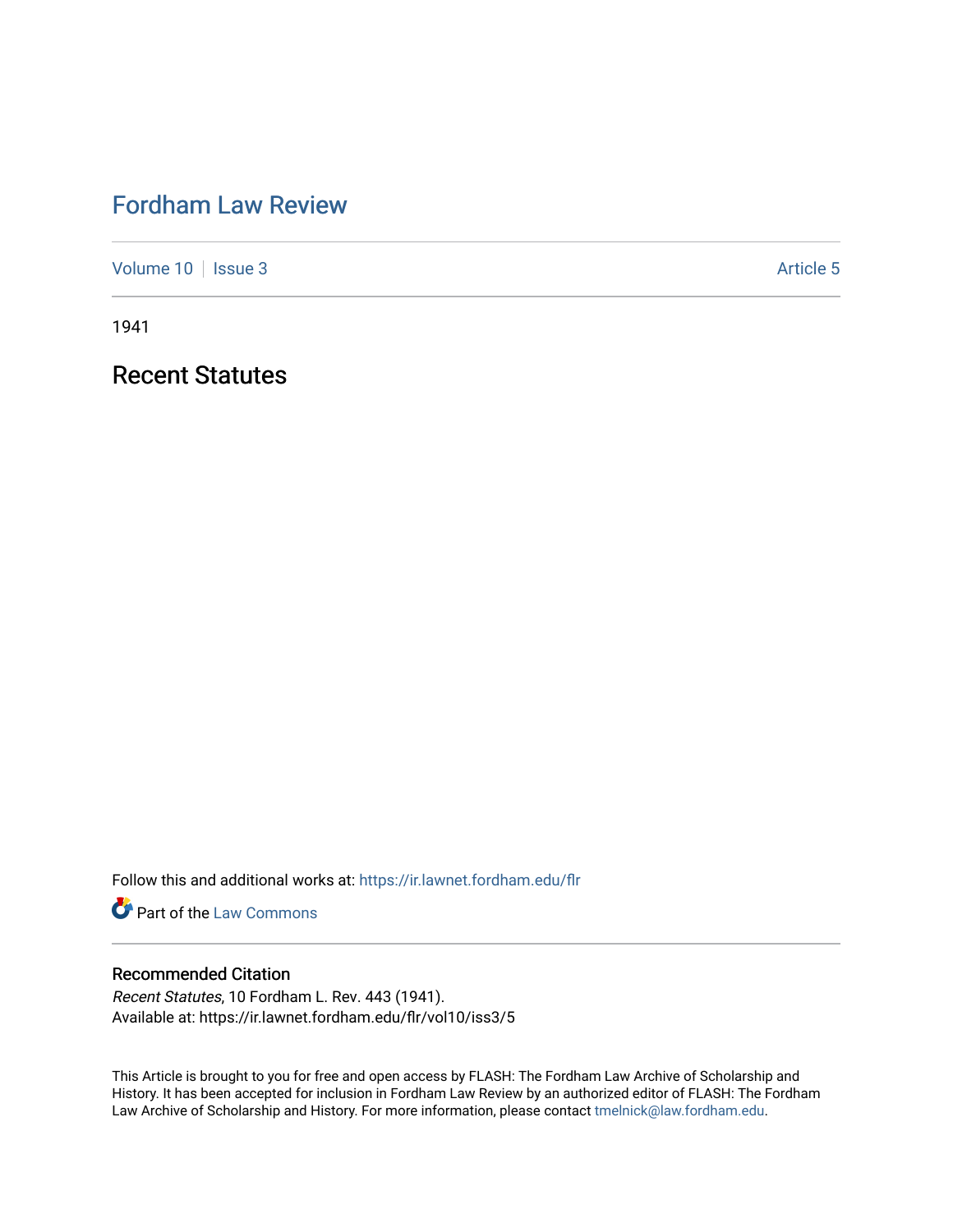## **RECENT STATUTES**

CoNDrnioNAL SALEs-REAsONABLE VALUE **IN DETERMINING THE AMOUNT OF** VENDoR's DEFICIENCY JUDGMENT.-In an effort to improve the condition of the defaulting conditional vendee of personal property the legislature has amended Section 80-b of the Personal Property Law.<sup>1</sup> In the case of a resale, upon default by the buyer, the vendor was, under the old law,2 entitled to a deficiency judgment. He is still entitled to it, under the present amendment. However, the law now provides (1) that in determining the amount of the deficiency judgment, the reasonable value or the sale price of the chattel, whichever is the higher, is to be used.3 The amendment further provides (2) that if the buyer has paid at least 80 per centum of the sale price, and if the buyer surrenders the goods to the seller at the seller's request, the seller shall elect either to keep the chattel in full satisfaction or to return the chattel and be limited to an action to recover the balance. The provision is limited to chattels not to be used for business purposes and where the contract price is less than \$1,500.

The reasonable value test provided for by the first part of the amendment is not new. It is being used at present to determine the amount of the deficiency judgment to which a mortgagee of real property is entitled;<sup>4</sup> and as a practical matter it seems much to be desired over the older method,<sup>5</sup> where the price bid at auction was used to determine the amount of the deficiency judgment.

The situation which led to the introduction of the reasonable value test in the case of the real property mortgage deficiency judgments was quite peculiar. During the depression not only did real property values decline (as did values of personalty) but the number of persons willing to buy realty was so small as to be practically nonexistent.6 For this reason, the auction sale was no longer an adequate index of the value of the property. The mortgagee was almost inevitably the sole bidder.7 Acquiring the property at a nominal sum, the mortgagee could still hold the mortgagor for a huge deficiency judgment. If the amount bid at the auction sale was so inadequate as to "shock the conscience" of the court, some courts exercising their equitable powers refused to enter a deficiency judgment.<sup>8</sup> But this practice does not seem to have been uniform with all courts.<sup>9</sup>

1. N. Y. Laws 1941, c. 860, effective January **1,** 1941.

2. N. Y. PERs. PROP. LAW, former section 80-b.

3. New Jersey has enacted a statute which. is in substance similar to this provision. See N. *J.* **S.** A. 46: **32-28 (1935).**

4. N. Y. Civ. Pmc. AcT § **1083.**

5. See (1941) 10 FORDHAM L. REV. 315, 318.

6. "Current history, of which courts take judicial knowledge, shows that our credit system had collapsed . **. .;** it shows that market values had diminished, to the extent that it was far below the measure of the intrinsic value **...** " Lingo Lumber Co. v. Hayes, 64 S. W. (2d) 835, 840 (Tex. Civ. App. **1933).**

7. Obiter, (1936) 5 FORDHAM L. REV. 378.

**8.** Monaghan v. May, **242 App.** Div. 64, **273 N.** Y. Supp. 475 **(2d** Dep't 1934); Guaranteed Title and Mortgage Co. v. Scheffres, **247 App.** Div. **294, 285 N.** Y. Supp. 464 **(2d** Dep't 1936); Home Owners' Loan Corp. v. Wood, 164 Misc. 215, **298** *N.* Y. Supp. **427 (1937).**

**9.** just what the state of the law in New York is, on this point is not dear. The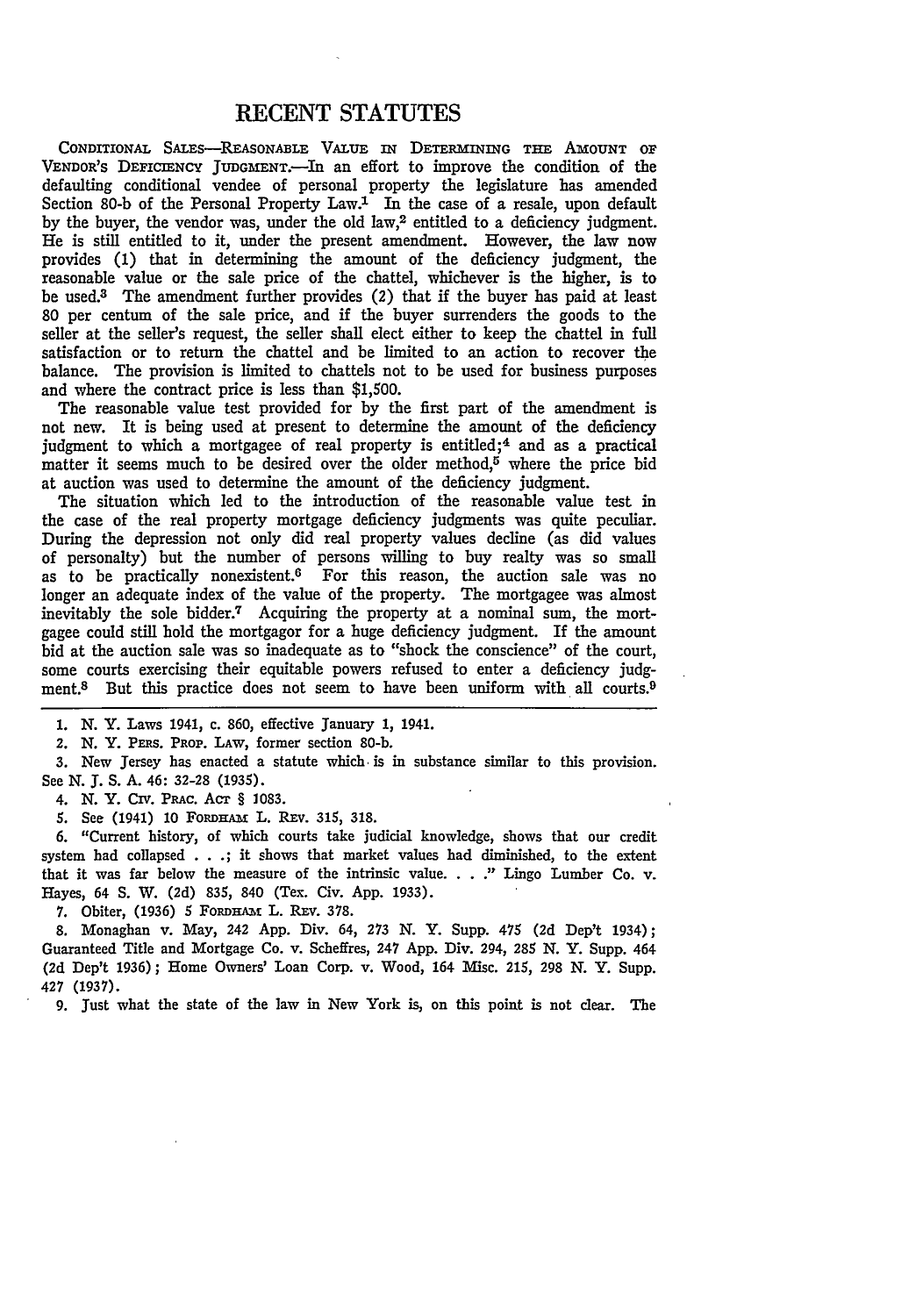In New York, a statute was enacted making the amount of the deficiency judgment the difference between the contract price and the reasonable value of the property as determined by the court.10 The net result of this statute was to treat the mortgagor fairly and equitably.

The legislature in passing the instant statute was evidently desirous of extending the practical advantages of the reasonable value test to conditional sales contracts, i.e., to give to the conditional vendee, the same benefits that have been given to the real property mortgagor.

But it may be doubted whether relief was quite as necessary in this case. While it is true that the values of chattels as well as of realty are apt to decline during periods of economic stress, the outstanding fact about realty during the recent depression is that it was impossible to find anyone who wanted to buy at any price. The auction sale produced the single bid and single bidder.<sup>11</sup> In the case of chattels, however, it is not always true that buyers at the right price cannot be found. There is competitive bidding at auction sales of personal property. The price bid at auction sales of personalty, therefore, will not be so depressed as that in auction sales of realty.<sup>12</sup> It will more closely approach the actual value of the property.<sup>13</sup> Practically, therefore, the option given by the instant statute of using either the sale value or reasonable value, whichever is higher, in determining the amount of the deficiency judgment is not of too great importance.

As to the second part of the amendment, the proper interpretation does not seem to be, as has been suggested,14 that the purpose of the legislature was to prevent the seller from obtaining possession of the goods in cases where the buyer has paid eighty per centum of the purchase price. The proper interpretation seems rather to be that the amendment eliminates the seller's deficiency judgment under certain specified conditions, where the buyer has paid eighty per centum of the purchase price and has surrendered the goods to the seller.<sup>15</sup>

Appellate Division has held that the court has inherent power to place limitations upon the remedies available to a mortgagee in accordance with the fundamental principles of equity. See note 8 *supra.* However, the Court of Appeals has disapproved of this doctrine by way of dictum. Emigrant Industrial Savings Bank v. Van Bokkelen, **269 N.** Y. 110, 116, 199 **N. E.** 23, 25 (1935). Again in the recent case of National City Bank v. Gelfert, 284 **N.** Y. 13, 20, **29** N. **E.** (2d) 449 (1940) the Court of Appeals repudiated the doctrine stating that it "did not accurately represent the New York Law." However, the U. S. Supreme Court has since reversed the Gelfert case, 313 **U.** S. 221 (1941).

10. *N.* Y. Civ. PRAc. Acr § 1083, N. Y. Laws 1938, c. 510.

11. See note 7 *supra.*

12. Conferences with auctioneers in New York City indicate that at properly advertised sales, competitive bidding brings prices which reflect the reasonable value.

13. Of course, it may happen that in the case of some chattels there will be no market just as in the case of realty. In such cases the amendment will really help the vendee, but in that event it will be taking care of the exception rather than the rule. 14. Editorial, N. Y. L. J., June 25, 1941, p. 2840, col. 1.

15. It is readily seen that this enactment falls short of accomplishing what was recommended by the Attorney-General, i.e., that there should be no repossession, or levy or sale under execution, of goods purchased on the installment plan when more than seventy-five per centum of the purchase price has been paid. See Memorandum for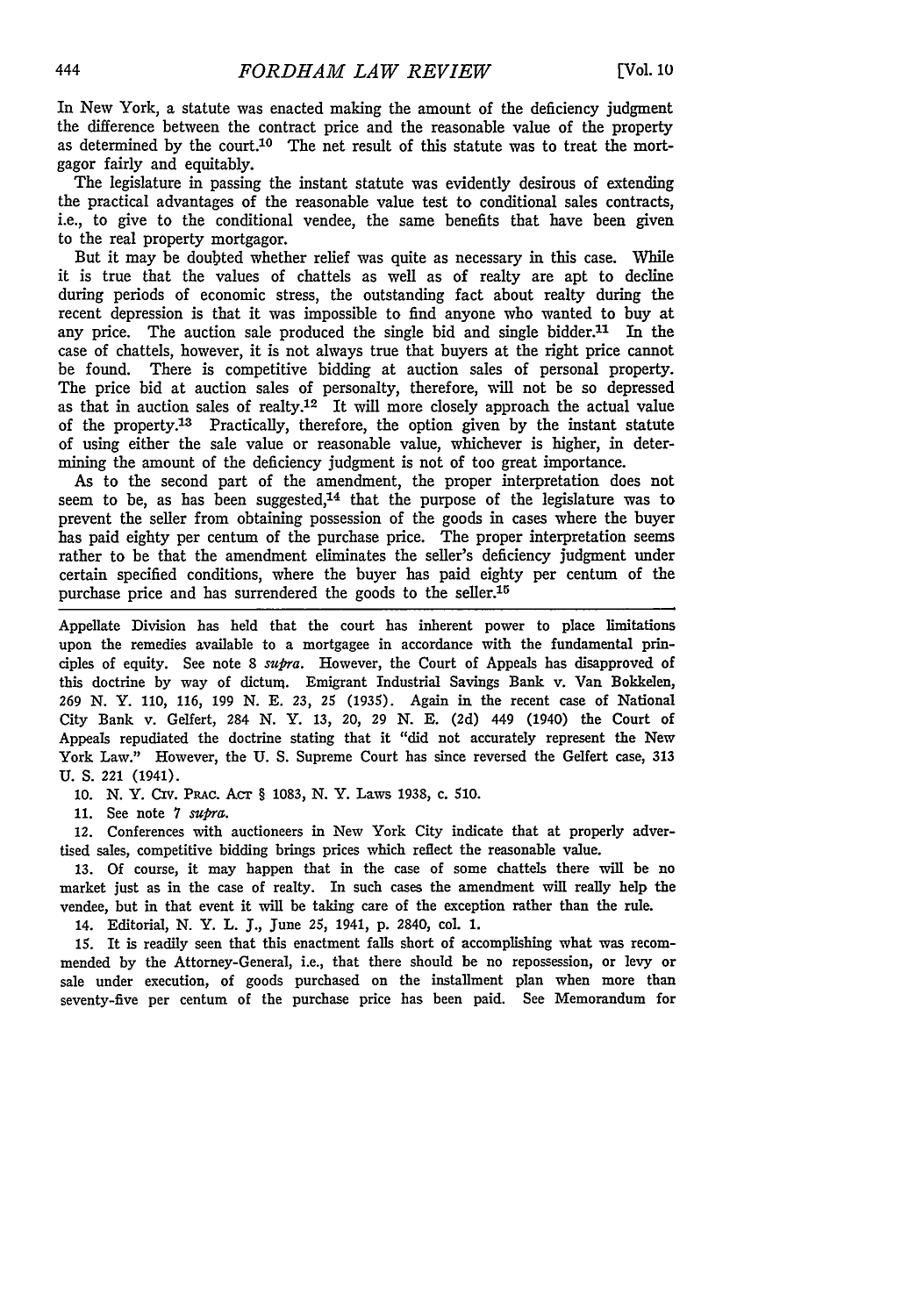$\bar{1}$ 

Once again there may be considerable doubt as to whether the change effected by this part of the amendment is very necessary. After the buyer has already paid eighty per centum of the purchase price, the highest possible amount for which a deficiency judgment could be rendered, **if** a deficiency judgment were allowed, would be approximately twenty per centum of the purchase price. If the goods are sold at auction, only a small bid would be required to make the seller whole and eliminate a deficiency. Furthermore, under the first part of this amendment, as has been pointed out, the reasonable value would be used if it were higher than the auction price. Certainly the reasonable value of the chattel would very frequently be at least equal to twenty per centum of the sale price. Therefore, neither under the law as it has existed up to now, nor under the law as changed by the first part of the present amendment, is there any great need for the second part of the amendment.

CONTRACTS--INFANT'S RIGHT OF DISAFFIRMANCE.-By reason of a recent amendment to the Debtor and Creditor  $Law<sup>1</sup>$ , the statutes of New York relative to infancy as a defense to an action for breach of contract have undergone substantial change. The new amendment provides, that an infant's contract cannot be disaffirmed by the infant, where the infant was over eighteen years of age, at the time the contract was effected, provided it was made in connection with a business in which the infant was engaged and was reasonable and provident.2

In the common law, the word "infant" means a person, who has not reached the age of twenty-one.<sup>3</sup> An infant may validly contract (a) for necessaries,<sup>4</sup> (b) for the support and burial of any member of his family, (c) in fulfillment of a legal duty, (d) and in certain cases expressly permitted by statute. All other contracts are voidable at the infant's option.<sup>5</sup> He may ratify<sup>6</sup> them and assume

Legislative Consideration submitted by Attorney-General John J. Bennett, Jr., to the Senate and Assembly, March 4, 1940.

1. N. Y. Laws 1941, c. 327, effective April 13, 1941, amending the Debtor and Creditor Law by inserting a new section, **260.**

2. N.'Y. DEBTOR and **CREDITOR LAW** § **260** reads: **"1.** A contract hereafter made **by** an infant after he has attained the age of eighteen years may not be disaffimed **by** him on the ground of infancy, where the contract was made in connection with a business in which the infant was engaged and was reasonable and provident when made. 2. In any action or proceeding in which the right to disaffirm on the ground of infancy a contract made by an infant after he has obtained the age of eighteen years, is in issue, the burden of proof on the question whether the contract was made in connection with a business in which the infant was engaged, and also on the question whether the contract was reasonable and provident when made, shall be upon the person seeking to deny or defeat such disaffirmance or to enforce the contract."

3. In New York a person under twenty-one is designated **by** the statute as a "minor". N. Y. DOMESTIC RELATIONS LAW § 2.

4. For a good discussion of an infant's liability for necessaries, see 1 WILLISTON, CONTRACTS (rev. ed. 1936) §§ 240-244; CARx, NEW **YORK LAW OF CONTRACTS** (1922) §§ 740-747.

**S.** The right to disaffirm is personal to the infant alone. The other party to the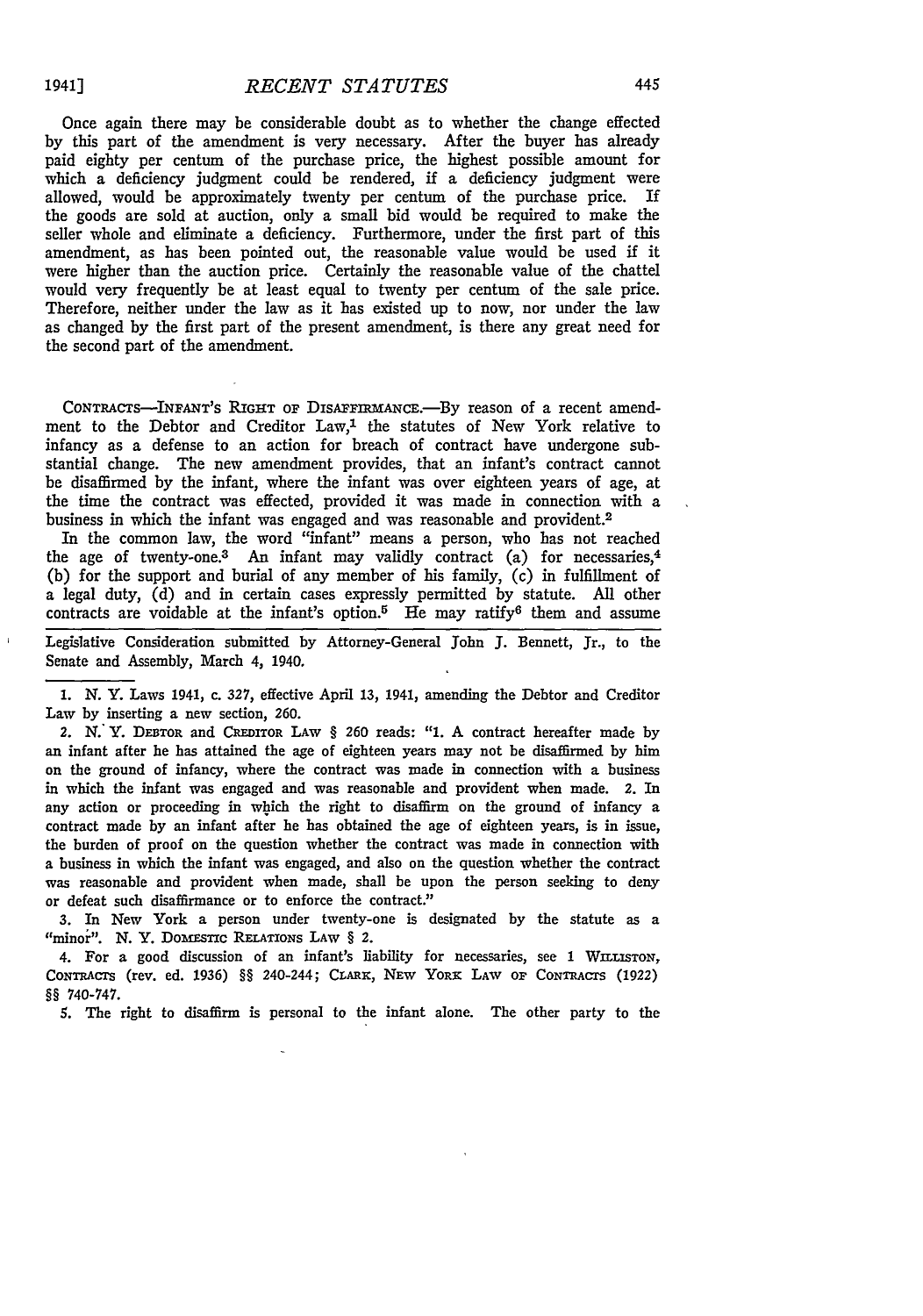thereby all the rights and liabilities arising from the contract, or disaffirm7 them and generally avoid liability thereunder.8

The theory underlying the doctrine of infancy, is that an infant lacks the judgment and discretion necessary to make contracts. The object of the common law is to protect infants from their own folly and improvidence and to save them from the frauds practiced upon them by the unscrupulous.<sup>9</sup> Many states, realizing that some persons under twenty-one are by no means devoid of judgment and intelligence, have passed special legislation changing the common-law liability of infants.<sup>10</sup> Since 1934, proposals have been made to every session of the New York Legislature to change the rules governing infants' contracts.<sup>11</sup> Finally, upon the recommendation of the Law Revision Commission, the legislature passed the statute under consideration.<sup>12</sup>

A reading of the statute does not clearly reveal its meaning and extent. The statute states that the right of disaffirmance may not be exercised by the infant "where the contract was made *in connection with a business* in which *the infant was engaged* and was *reasonable and provident* when made." These words may mean many things. The word "business" is a very comprehensive term.<sup>13</sup> The

contract cannot disaffirm. Beardsley v. Hotchkiss, 96 N. Y. 201 (1884); 1 WILLISTON, CONTRACTS (rev. ed. 1936) § 232.

**6.** An infant cannot effectively ratify his contract before reaching his majority as this could have no greater effect than his original contract. The rule which precludes him from making a contract precludes him from ratifying it. Sanger v. Hibbard, 104 Fed. 455, 456 (C. C. A. 8th, 1900); 1 WILLISTON, CONTRACTS (rev. ed. 1936) § 239. For a good discussion of ratification by infants, see CLARK, N. Y. LAW OF CONTRACTS **(1922)** §§ 713-722.

7. During his minority an infant can disaffirm any voidable contract except contracts executed for the conveyance of real estate, which latter can be disaffirmed only after he reaches his majority. The repudiation puts an end to the existence of the contract, both as to the infant and as to the adult with whom he contracted. Aborn v. Janis, **62** Misc. 95, **113** N. Y. Supp. 309 **(1907);** Rice v. Boyer, **198** Ind. 472, 9 **N. E.** 420 **(1886);** Sanford v. Roof, 9 Cow. **626 (N.** Y. **1827).**

8. An infant cannot ratify such part of a contract as he deems beneficial to himself and repudiate the part that is detrimental. Kincaid v. Kincaid, **85** Hun. 141, **32 N.** Y. Supp. 476 **(N.** Y. **1895).**

**9.** Henry v. Root, 33 **N.** Y. **526 (1865);** 3 **PAGE,** CONTRACTS **(2d** ed. 1920) § **1570.**

**10. 1** WILLsTON, CONTRACTS (rev. ed. **1936)** § **230;** 3 **PAGE,** CONTRACTS **(2d** ed. **1920)** *§* 1574. For a comprehensive study of the legislative changes **by** the several states under contract liability of infants, see LAW REVISION COMMISSION, LEGIS. Doc. (1938) No. 65 (I). Other instances where legal liability is imposed on a minor are: **(a)** eighteen is the age of consent for marriage, **N.** Y. DomEsTic **RELATIONS** LAW § 7; **(b)** eighteen is the age at which a minor may dispose of his personal property **by** will, **N.** Y. **DECEDENTS** ESTATE LAW *§* **15;** (c) a minor may contract for life insurance at the age of fifteen; **N.** Y. **INSURANCE** LAW § 145.

**11.** LAW REVIsrON ComnrssioN, **Lxois.** Doc. (1938) No. 65 (I). LAW **REVISION** COm**i"ISSION, LEGis. Doc. (1939)** No. 65 (B).

12. LAW REVISION COMMISSION, LEGIS. Doc. (1941) No. 65 (B).

**13.** *In re* Booth, **18** Fed. Supp. 79, **81** (N. **D.** Old. **1937).** It has been construed to include: (1) Agriculture or farming, Wilson v. Eisner, **282** Fed. **38,** 41 **(C.** C. A. **2d,**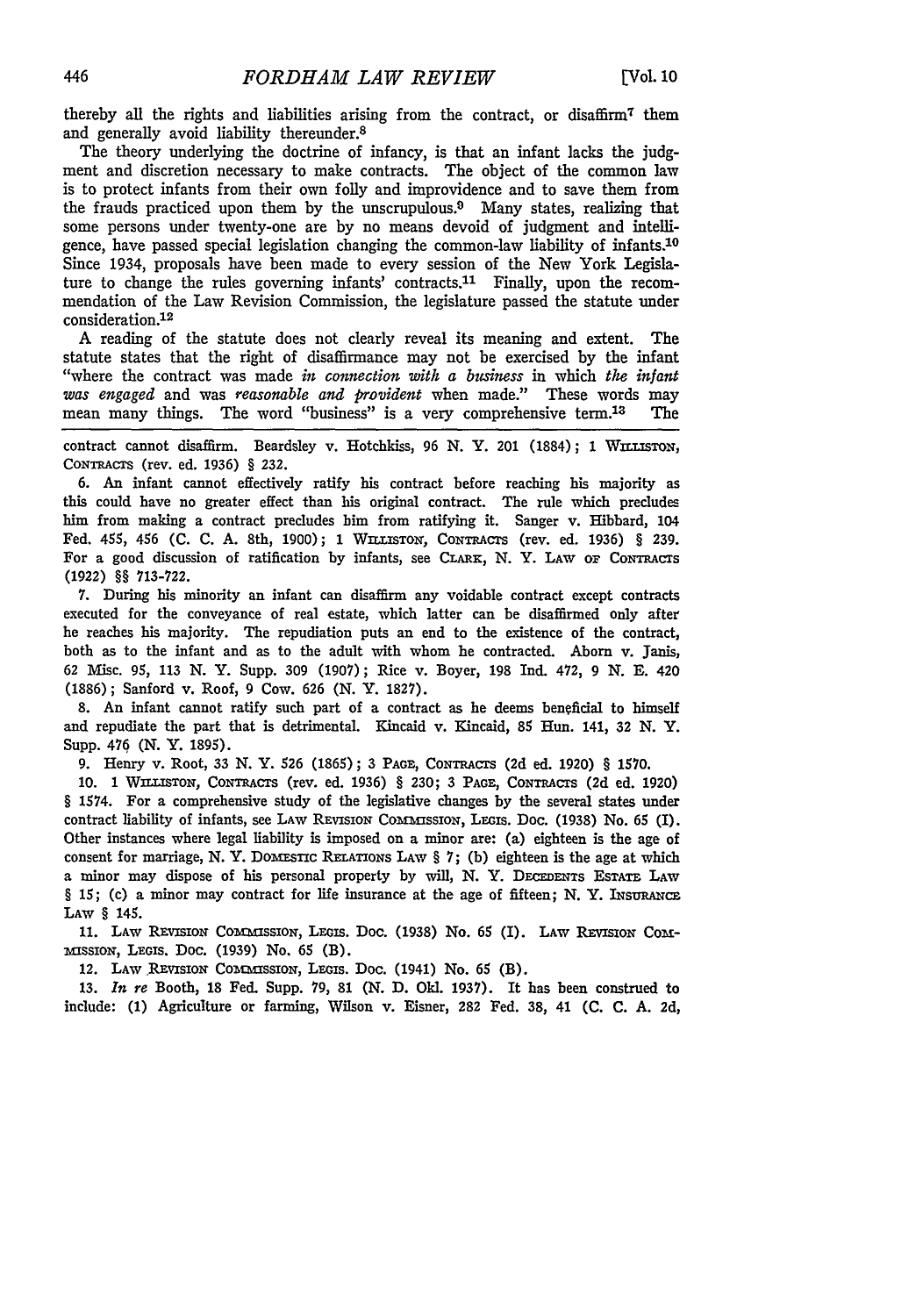phrase "in connection with" means about the same as "in and about".<sup>14</sup> The word "engage" means to take a part in; to devote attention and effort to; to employ one's self; to enlist; to carry on; to conduct; be busied; to occupy one's self.<sup>15</sup> "Engaged in business" is defined as following employment or occupation which occupies time, attention and labor for purposes of livelihood.<sup>16</sup> "Reasonable" has been construed to mean (1) advantageous,<sup>17</sup> (2) average,<sup>18</sup> (3) customary or usual,<sup>19</sup> (4) fit and appropriate,<sup>20</sup> (5) just, fair, equitable and honest.<sup>21</sup> "Provident" is defined as exercising foresight or providing care; anticipating and making ready for future wants or emergencies; frugal; economical.<sup>22</sup> The legislature could not well have used more general language. Thus, it is evident that the meaning of the statute cannot be determined by noting the legal definitions of the words used, and they leave open many problems for the New York courts, to be solved as cases arise. **f**

One of the problems that will confront New York courts in construing the statute is: When is an infant's contract made "in connection with a *business"?* Suppose D, an infant of nineteen, who is employed as an apprentice-butcher and who incidentally delivers orders, buys a bicycle on credit from P for \$75.00. D intends to use this bicycle for his own pleasure on Sundays, and to ride to and from the store in order to save carfare, and to deliver orders. D, not having lived up to his payments, is being sued by P and sets up the defense of infancy. Was his purchase a contract made in connection with a *business* in which the infant was engaged? Will a purchase of a bicycle for purposes of pleasure as well as business prevent its being a "business" contract? Perhaps, if the use for business was the primary intended purpose and the use for pleasure only incidental, the statute will apply. The time that the machine is to be used for business as contrasted with pleasure may become important here.

Another question might be: is the infant *"engaged"* in business? Is it necessary that he have a proprietary interest in the business? Must he actually operate and control the business? Is it sufficient that he be an employee working for a livelihood? It seems, from the particular wording of the statute that the infant must have at least a proprietary interest in the business. Thus, in the above example, the infant, as employee is not *engaged* in business.

**1922);** (2) Abstracting, Ragsdali v. Nagle, **106** Cal. **332, 39** Pac. **628 (1895); (3)** Any calling pursued for livelihood, Easterbrook v. Hebrew Ladies' Orphan Society, **85** Conn. **289, 82** At. *561* **(1912);** (4) Care and management of real estate, Bennett v. Hebbard, 74 N. H. 411, **68** Atl. *537* **(1907); (5)** Commerce, City of Topeka v. Jones, 74 Kan. 164, **86** Pac. **162 (1906); (6)** Hotel Keeping, Thompson v. Langan, **172** Mo. App. **64,** 154 **S. W. 808 (1913).**

**14. Finley v.** Pew, **28** Wyo. **342) 205** Pac. **310, 318 (1922).**

*15.* Graves v. Knights, 128 **App.** Div. 660, **112 N.** Y. Supp. 948, **950** (3rd Dep't **1938).**

**16.** Massachusetts Protective Ass'n v. Lewis, **72 F. (2d) 952,** *956* (C. C. A. 3d, 1934). **17.** Berglund v. American Multigraph Sales Co., **135 Miss. 67, 160 N.** W. **191, 193 (1916).**

**18.** Sim v. Weeks, **7** Cal. **App.** (2d) **28, 45 P. (2d) 350,** *357* **(1935).**

**19.** Martin v. Fletcher, **77** Ore. 408, 149 Pac. **895, 897 (1915).**

**20. Rexroth v. Holloway,** 45 Ind. App. **36, 90 N. E. 87, 88 (1909).**

**21.** People v. Rosenber, **59** Misc. **342, 112** N. Y. Supp. **316, 318 (1919).**

**22. Standard Dictionary.**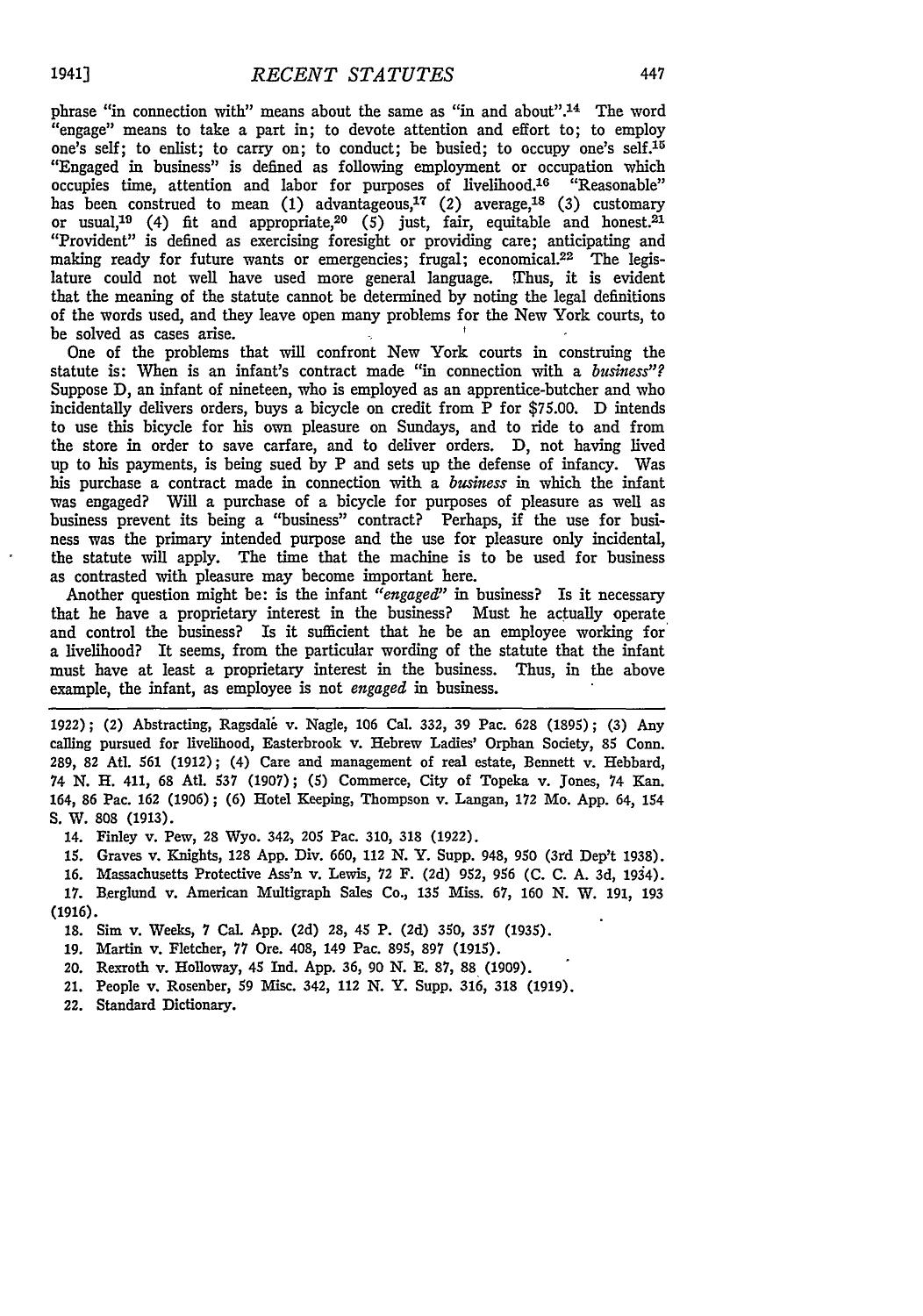When is a contract *"made in connection with* a business"? Must the contract be directly connected with the business, or is it enough that the contract be indirectly or collaterally connected with the business? The answer, perhaps, is that the contract must be *directly* connected with the business. For example: A, an infant of 20, buys a one-third interest in a retail drug store from X, a licensed pharmacist. According to the articles of co-partnership, X is to be in attendance at all times to fill prescriptions (in accordance with the New York State Law), and A is to attend to the cosmetics and patent medicines counters from nine **A.M.** to five P.m. daily. A, deciding to become a pharmacist, enrolls in the evening division of Y School of Pharmacy but later changes his mind and drops the course. Upon being sued on his contract, by the Y School of Pharmacy, the question presents itself: Was this contract made *in connection* with A's business? Adopting the view that in order that the contract be in connection with the business it must be directly connected therewith, it seems that this contract was not so directly connected with the business. It did not affect its operation or profit immediately.

Another confusing problem is found in the terms "reasonable" and "provident". How is the court going to apply the tests of reasonableness and providence in connection with infants' contracts? Does reasonable and provident have reference to the contract price, the position of the adult contracting party, or the economic position of the infant, taking into consideration the character of the infant's business? It seems that the intended test of reasonableness and providence to be applied under this statute applies to the economic position of the infant, as well as to the contract price. In other words, a contract under this statute would be reasonable and provident, if an average, ordinary, prudent man in the economic position of the infant would have made the same contract. For example: a minor of twenty is the sole proprietor of a machine shop, which is operated by him. Being rushed with defense orders, he deems it necessary to enlarge his plant. He contracts to buy certain new machinery for \$15,000. This contract is reasonable and provident under the statute, if the average, ordinary, prudent machine shop owner would have expanded his plant under the circumstances, and would have paid \$15,000 for the same machinery. If the "reasonable man" would not have expanded the plant under the circumstances, then the contract would not be reasonable and provident, and the statute would not be applicable. Also, if a "reasonable man" would enlarge the plant under the circumstances, but would only pay \$10,000 and not \$15,000 for the same machinery, the contract would not be provident under the statute. If the statute is so construed as to make the above-mentioned test applicable, does it not place too great a burden on the adult contracting party before he can take advantage of it? In other words, the statute seems to make it necessary for an adult party, contracting with an infant, to know all the circumstances of the infant's business in order to be sure the infant is making a reasonable contract on which he can ultimately bind the infant. Many factors in a business such as internal labor strife, cannot be known to a party outside the plant. Such factors may make business expansion unreasonable and a contract to buy machinery improvident, looking at it from the point of view of the infant in business. It is possible, then, for an adult dealing with an infant to think that the infant is making a reasonable contract, but to discover later that because of some fact peculiarly within the knowledge of the infant, the contract was not a reasonable one.

Problems coming out of this section are thus seen to be numerous and per-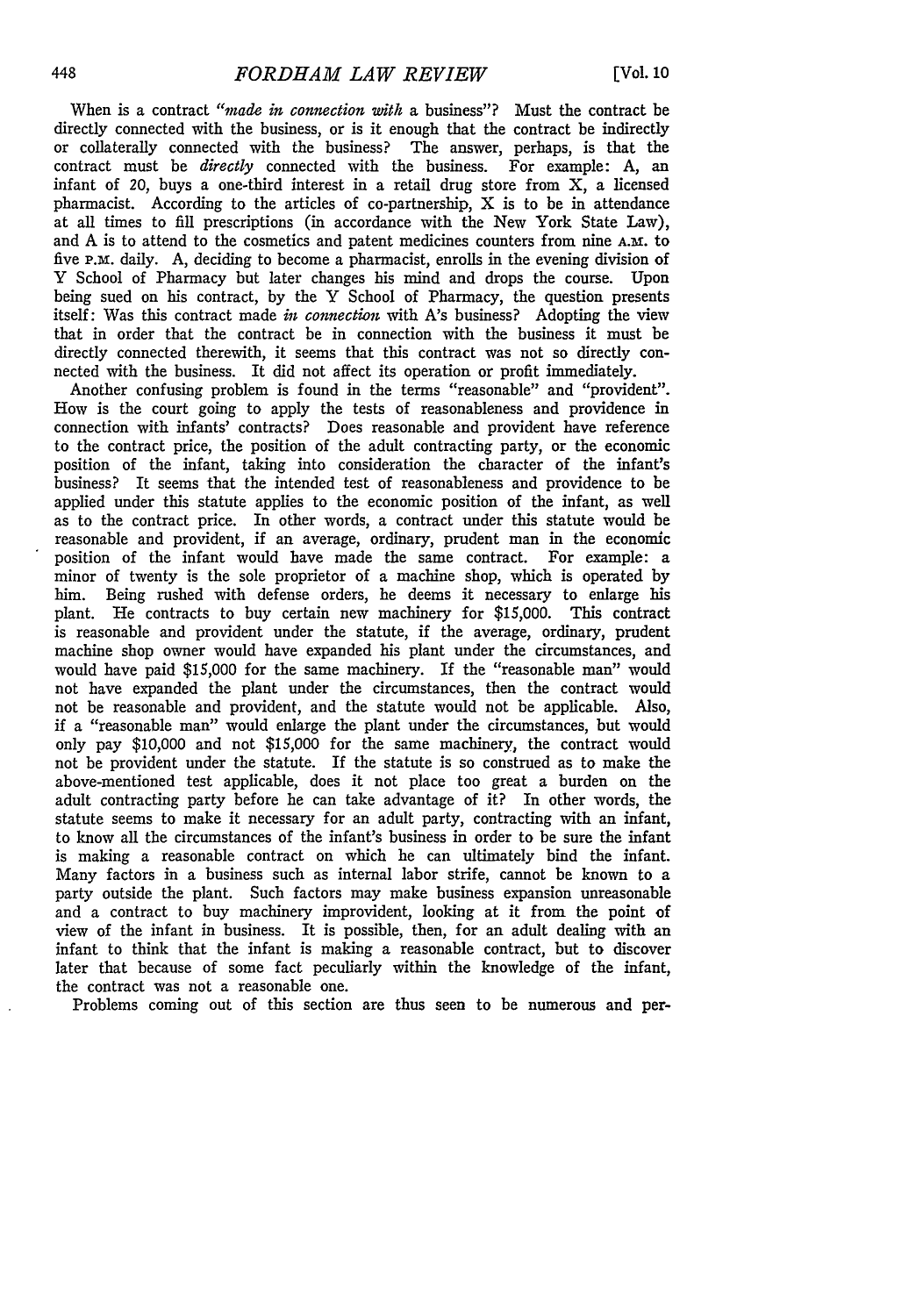plexing. It is evident that the framers of the statute were mindful of this fact and intentionally worded the statute in such a way as to vest the court with wide discretion in applying it.

CONTRACTS-OFFEROR'S POWER TO REVOKE WHERE TIME LIMIT IS STATED IN OFFER.—Amendments have been made to Section 279 of the Real Property Law and Section 33 of the Personal Property Law relating to so-called "irrevocable offers".<sup>1</sup> The effect of these amendments is to prevent an effective revocation of a written offer, which states that it is irrevocable during a period set forth, or until a time fixed in the offer. If the offer states that it is irrevocable but does not state any period of time of irrevocability, then it is to be construed as irrevocable for a reasonable time. The question arises as to how strictly this section will be interpreted.

In order to be covered by the statute, must the offer contain the specific word "irrevocable"? There are few clues to the intent of the legislature on this point. Unfortunately the report of the Law Revision Commission, which suggested the change, is of little aid.2 It may help to consider the situation at common law. Not infrequently a collateral promise was made by an offeror that he would leave the offer open for a specified time, and this collateral promise was supported by consideration, or by a seal. It has been suggested that in such cases the offeror has the power to revoke his offer, but that by doing so he renders himself liable in damages for breach of the subsidiary promise to leave his offer open.3 On the other hand, it has been maintained by no less an authority than Williston, that since the agreement on the part of the offeror that his offer should remain open could be readily enforced, and the intention of the parties carried out, by simply regarding the offer as irrevocable during the agreed period, there was no reason why the law should not specifically enforce the main contract.4 Under either of the above two viewpoints, it was not necessary for the offeror to use the exact word "irrevocable" in his offer.<sup>5</sup> But any word or group of words sufficient to indicate an intention to be bound for the time stipulated was enough. As the whole trend of the Law Revision Commission's work seems to be away from the formalism of the common law, it seems probable that it did not intend to

1. N. Y. Laws 1941, c. 328; "When hereafter an offer to enter into a contract is made in a writing signed by the offeror, which states that the offer is irrevocable during a period set forth or until a time fixed, the offer shall not be revocable during such period or until such time because of the absence of consideration for the assurance of irrevocability. When such a writing states that the offer is irrevocable but does not state any period of time of irrevocability, it shall be construed to state that the offer is irrevocable for a reasonable time."

- 2. See Law REVISION COMMISSION, LEGIS. Doc. (1941) No. 65 (M) p. 52.
- 3. ASHLEY, LAw or CONTRACTS (1911) § 13 d.
- 4. 1 WnrUsToN, CONTRACTS (rev. ed. 1936) § **61** at p. 177.

*5.* For comments on cases involving irrevocable offers, see Corbin, *Option Contracts* (1914) 23 YALE L. J. 641; McGovney, *Irrevacable Offers* (1914) 27 HARv. L. REv. 644, See also **RESTATEMENT,** CONTRACTS (1932) § 46 (Illustration) as indication of what form of words the offeror must use.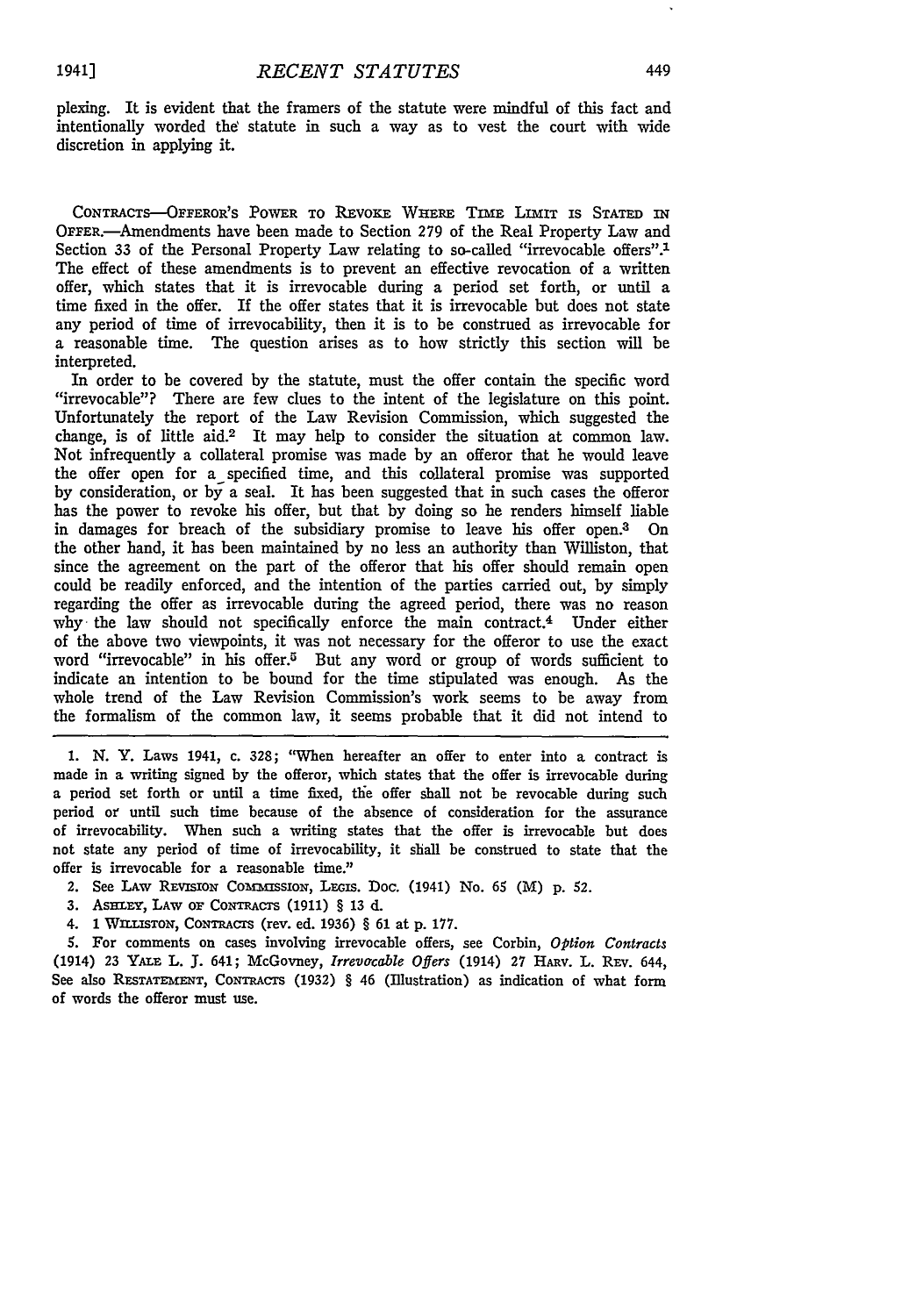prescribe a particular form of words as requisite to the irrevocability of a written offer. <sup>6</sup>

It might be argued, however, that the language of the recent change which contains the phrase "assurance of irrevocability", shows an intent by the legislature that the offeror must use the precise word "irrevocable" in order to bring the offer within the terms of the act. In addition, a statute in derogation of the common law should be strictly construed, especially since in this case, consideration is no longer required as an incident to the creation of an irrevocable offer. In accord with this last theory, the offeror would have to incorporate the magic word "irrevocable" in his offer if he is to be deprived of his power to revoke. Thus, if the offeror writes: "This offer will be open for ten days," the offer would still be revocable.

Of the two theories of construction discussed above, the more liberal one seems both more desirable and logical than the strict interpretation. All through the law great stress is laid upon the intention of the parties entering into a contract, as seen through the eyes of the "reasonable man". Therefore, where a reasonable man would infer that an offeror intended to be bound for the time stated in his offer, the offer should be deemed irrevocable for that time, despite the lack of the talismanic word "irrevocable" in the offer.

Under either theory of construction, it seems that the legislature, in line with Section 46 of the Restatement of Contracts, has intended that the offeror be deprived of his power to revoke, and not to render him liable in damages merely for breach of his subsidiary promise to keep the main offer open; thereby adopting the view of Williston.7

Other questions arise, among them, the effect of the changes under discussion upon the strict conception of unilateral contracts. In a unilateral contract there can be no acceptance by the offeree until the act called for by the offeror has been executed. In some instances, however, the offeree cannot perform unless the offeror will coöperate.<sup>8</sup> Suppose an offeror states: "I will give you a discount if you pay off your mortgage any time within ten days." If the offeror should sell his mortgage on the second day, we would then have the anomalous situation of an offer deemed to continue by operation of the new amendment and an offeree willing to accept, but who cannot do so because the offeror will not now take the

6. The work of the Law Revision Commission in abolishing the effect of the seal is one indication of this trend away from the formalism of the common law, as are the recent statutes dispensing with the need of consideration for written modifications of a contract and providing for the validity of written promises based on part consideration.

7. See note 4, *supra*. This view is also in accord with RESTATEMENT, CONTRACTS (1932) § 46. It is interesting to note that at the Civil Law an offer was revocable even if the offeror had named in his offer a definite period during which acceptance could be made. The GERMAN CODE § 145 put an end to this difficulty by providing that an offeror could not revoke his offer for a reasonable time or for the time determined by himself, unless he had provided against the irrevocability. 1 WILLISTON, CON-TRACTS (1936) § 63 A at pp. 185, 186.

8. Petterson v. Pattberg, 248 N. Y. 86, 161 N. E. 428 (1928) contains a fact situation where offeree could not perform without the offeror's cooperation. It should be noted that the result in *Petterson v. Pattberg,* on its exact facts, has been affected by PEas. PROP. LAW, § 33-b (effective 1937).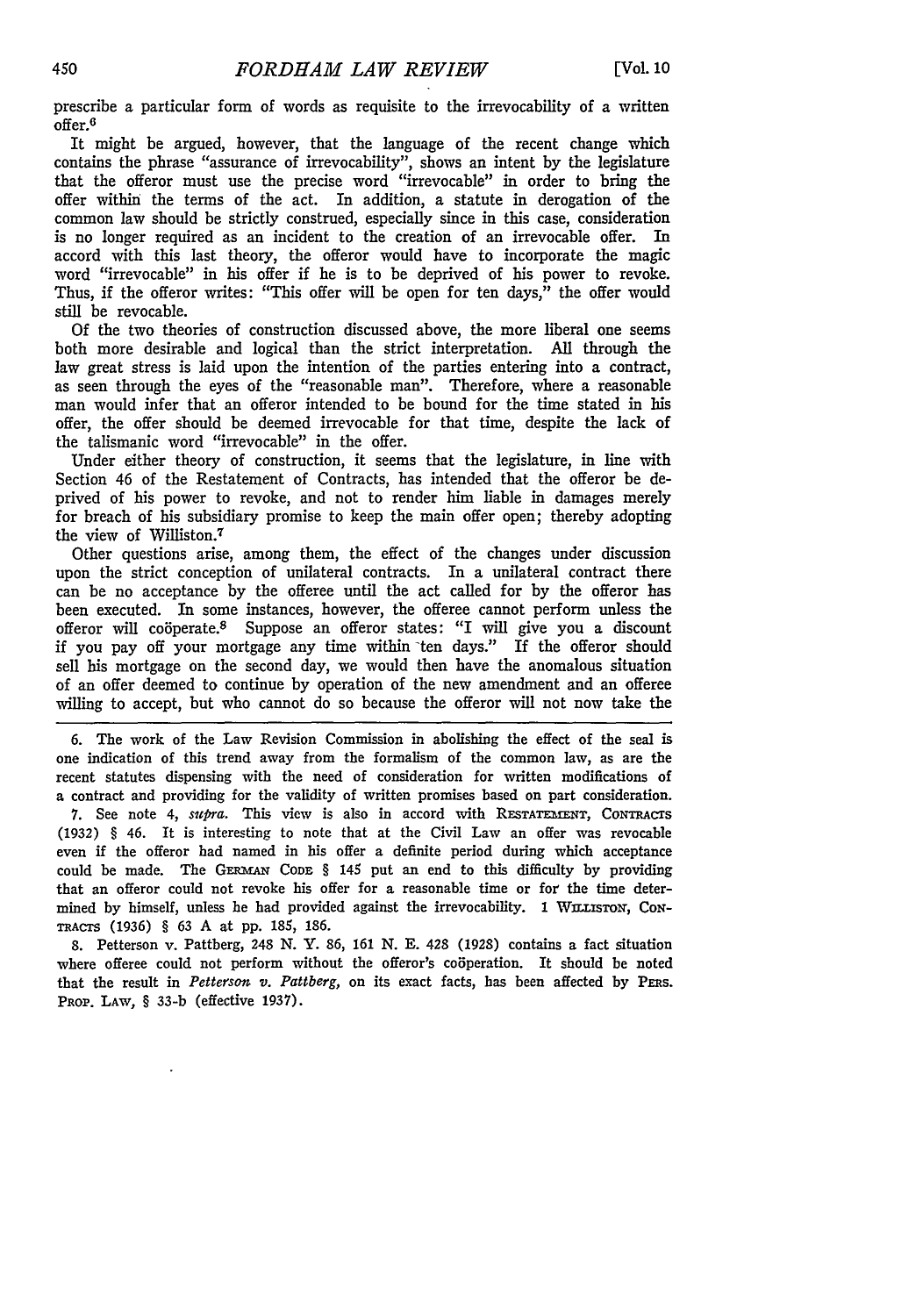money since he no longer holds the mortgage. An obvious solution would be to hold that the tender was performance, but strictly, this was not the act called for.<sup>9</sup>

There is also the question as to how this section will affect the means of terminating offers other than by revocation. 10 The Restatement of Contracts, Section *35,* states that an offer may be terminated by rejection. Under the new sections, where the offer is stated to be irrevocable for five days<sup>11</sup> and is rejected by the offeree on the third day, may it be effectively accepted by him on the fourth? Probably not; the language of the amendment in question seems to imply that it was only meant to apply to voluntary revocations by an offeror, $12$  and not to prevent the final termination of an offer by such means as a rejection or counter-offer<sup>13</sup> by offeree, or supervening death or insanity of the offeror. It should be noted that as to supervening death or insanity of the offeror, this theory is not in accord with the Restatement of the Law of Contracts. <sup>14</sup>

In the case of the destruction of the subject-matter of a contract, which is another means of terminating an offer suggested by the Restatement, $15$  it would seem that the common law rules would still apply, because the voluntary act of the offeror would not be involved.

9. This appears to be the dissenting view in Petterson v. Pattberg, *ibid.*

10. **RESTATE ENT,** CONTRACTS (1932) § **35,** lists the various means of terminating offers, only one of which is by revocation.

**11.** The following example is given by **REsTATEMENT,** CONTRACTS (1932) § **35.** "A makes an offer to B and adds: 'This offer will remain open for a week.' B rejects the offer the following day, but within a week from the making of the offer accepts it. There is no contract." Would this illustration be applicable under the amendments discussed?

12. The language referred to is as follows: "... the offer shall not be revocable during such period **...** *because of the absetce of comideration* for the assurance of irrevocability." This would seem to indicate that the statute was only intended to apply to cases where the offeror attempts to withdraw of his own volition.

13. **RESTATEMN,** CONTRACTS (1932) § 38: **"A** counter-offer by the offeree, relating to the same matter as the original offer, is a rejection of the original offer, unless the offeror in his offer, or the offeree in his counter-offer states that in spite of the counter-offer the original offer shall not be terminated." See Vogt ir. Longfellow, **123** Misc. 498, 205 N. Y. Supp. 719 (1924) "... when a counter-offer is made it amounts to rejection and thereafter acceptance is of no avail. There is no reason why the same rule should not apply to a case where a time limit is prescribed by the offer."

14. **RESTATEMENT,** CONTRACTS (1932) § 46 specifically provides that an offer shall not be terminated by the death or insanity of 'the offeror for the time fixed in the offer.

15. **RESTATEENT, CONTRACTS** (1932) § 35; another means of terminating an offer is advanced, *id.* at § 42. "A offers Blackacre to B at a stated price, and gives B a week within which to consider this proposal. Within a week B learns that A has contracted to sell Blackacre to C, but, nevertheless, sends a formal acceptance, which is received by A within the week. There is no contract between A and B." If the new section was meant to deprive the offeror of the power to voluntarily revoke, it would seem that a contract would result from a similar situation under the new statute, if the sections discussed are applied. This fact situation should be distinguished from Dickinson v. Dodds, 2 Ch. D. 463 (1876) which did not contain an "irrevocable offer", in that there was no consideration for the promise to hold the offer open, which was necessary at common law.